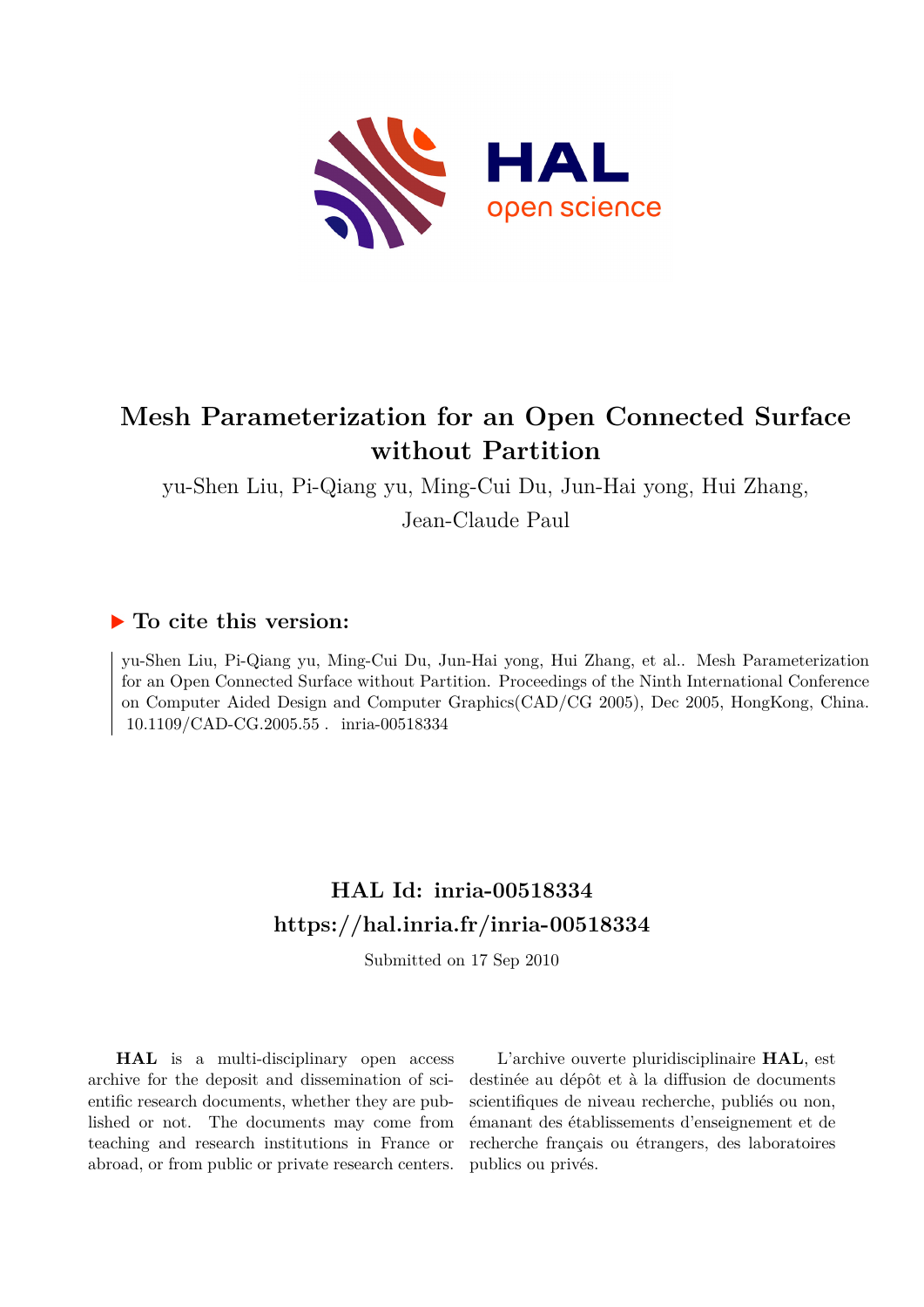# Mesh Parameterization for an Open Connected Surface without Partition

Yu-Shen Liu Tsinghua University, Beijing, P. R. China liuyushen00@gmail.com

Pi-Oiang Yu Beijing Jiaotong University, P. R. China yupiqiang@tsinghua.org.cn

Ming-Cui Du Tsinghua University, Beijing, P. R. China dmc02@mails.tsinghua.edu.cn

#### **Abstract**

A novel mesh parametrization method for an open connected surface is presented. The parametrization method is based on Hessian-based Locally Linear Embedding (HLLE). Our method operates directly on the surface without using any partition technique and can preserve the local and global structure, while partition-based methods often produce high distortion and discontinuity nearby partition boundaries. In addition, some examples about texture mapping show the efficiency of our method

#### 1. Introduction

Surface parametrization is a fundamental problem in computer graphics. It is essential for some operations such as texture mapping, mesh resampling, and mesh compression. A parameterization defines a mapping between regions on the 2D plane and the surface embedded in the 3D space [6]. This operation is called surface parameterization or surface flattening and this planar representation is called embedding. There have been many surface parameterization methods proposed (e.g. Refs [2, 5, 4, 6, 8, 11]). A review of surface parameterization methods is beyond the scope of this paper. The reader may consult the recent survey [5] for detailed expositions. In general, the topology of 3D surfaces is always the same as a disk [2, 4]. For complex surfaces, a popular technique is to partition those surfaces into a set of charts corresponding to the simply shapes (e.g. Refs. [8, 11]). In especial, if an open connected surface has more than one boundary (i.e. multiple holes), a general solving

Jun-Hai Yong Tsinghua University, Beijing, P. R. China yongjh@mail.tsinghua.edu.cn

Hui Zhang Tsinghua University, Beijing, P. R. China huizhang@mail.tsinghua.edu.cn

Jean-Claude Paul Tsinghua University, Beijing, P. R. China paul@tsinghua.edu.cn

method is to partition the surface into a set of charts. Texture mapping, which is widely used to enhance the reality of 3D models in computer graphics, is one of important applications on surface parameterization.

However, there are two limitations on texture mapping on complex open connected surfaces based on the partition techniques.

- It is a non-trivial task to build a reasonable partition for texture mapping, and it is highly complicated when dealing with large and complex surfaces.
- Partition often produces high distortion and discontinuity nearby partition boundaries (see Fig.  $2(c)$ ).

One possible solution is to fill holes (e.g.  $[7, 9]$ ) and then use the common parameterization techniques to compute the mapping of surfaces. The method requires the expenditure of large amounts of time and space for large and complex surfaces. Furthermore, it is also an additional computation for parameterizing and changing the topology of original surfaces, so it is not a good choice for surface parameterization.

To solve those problems, we apply a form of Hessianbased Locally Linear Embedding (HLLE) [3]. HLLE is a dimensionality reduction technique that finds a lowdimensional embedding of a set of points lying on an open connected manifold embedded in high-dimensional input space. There have been some studies that extend nonlinear dimensionality reduction methods [10, 12] to surface parameterization in the last few years. Zigelman et al. [14] combine multidimensional scaling (MDS) with the fast marching method that computes a geodesic distance from a given surface point. In essence, their method is an ex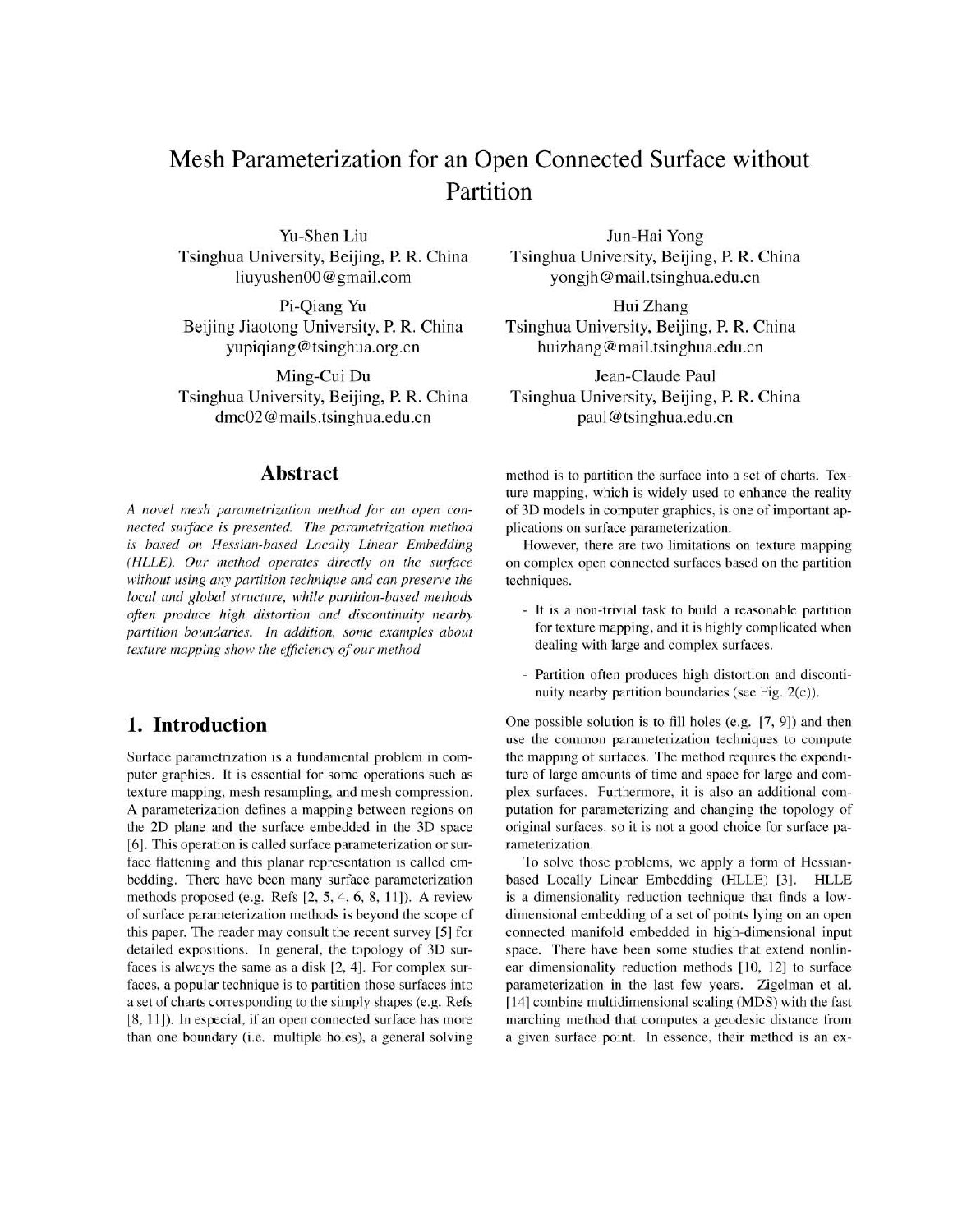tension of Isomap [12] to surface parameterization. Zhou et al. give a similar application using the Isomap method [13]. However, those dimensionality reduction techniques require surfaces to be convexity [3], so they are not suitable for an open connected surface with multiple holes. Our method may be regarded as an extension of the HLLE method. Moreover, most of the previous parameterization methods require fixed boundary conditions (e.g. [4]). In the proposed method, boundary conditions are not required for a valid solution, so our method is also a free-boundary parameterization method [2]. In computer graphics and geometric modeling, shapes are commonly represented by triangular meshes, and surfaces referred to in this paper are triangular meshes.

The remainder of this paper is organized as follows. In Section 2, we briefly review dimensionality reduction techniques. In Section 3, the parameterization based on HLLE is described. In Section 4, the application on texture mapping for an open connected surface is presented. In Section 5, some experimental results are introduced, and conclusions are given in Section 6.

# **2. Dimensionality reduction**

Dimensionality reduction, whose goal is to find a lowdimensional embedding of high-dimensional input data, is an important process in many areas, such as artificial intelligence and data mining [1, 10, 12]. Nonlinear dimensionality reduction, including Isomap [12], locally linear embedding (LLE) [10], and Laplacian Eigenmaps (LEM) [1], currently is an active area of research. Isomap performs dimensionality reduction by applying MDS on the geodesic distance matrix. LLE computes low-dimensional and neighborhood-preserving embedding of high-dimensional inputs. LEM attempts to maintain ordering between points in a local embedding. However, most of those methods assume that the high-dimensional data lies on a convex manifold. Donoho et al. propose the HLLE method [3], which is suitable for an open connected manifold. The HLLE method may be viewed as a modification of LLE. The LLE method solves a linear least-square problem to estimate the local weights [10], while the HLLE method calculates a singular value decomposition and uses Gram-Schmidt orthonormalization to estimate each local Hessian [3]. The major feature is that, HLLE is a global embedding and is locally isometric to an open, connected manifold.

For the HLLE method, the input of dimensionality reduction is a set of high-dimensional points lying on an open connected manifold. In particular, we consider a manifold as a 3D surface. Most previous dimensionality reduction methods [10, 12] are suitable for convex surfaces. However, the assumption is not suitable for surfaces with multiple holes. Here, we use an example, which is provided in Ref. [3], to show the difference of embedding results generated by three methods: Isomap, LLE, and HLLE, as illustrated in Fig. 1. The original data contains a set of 600 points sampled on a 3D surface with one hole. The LLE result is generated using the code published by Roweis et al. [10], and the Isomap embedding is produced using the code published by Tenenbaum et al. [12]. The correct parameter space generated from the original data is a square with a central square removed, while the embedding obtained by the HLLE method is perfect. The detailed expositions of the HLLE algorithm can be found in Donoho et al. [3].

### **3. Parameterization based on HLLE**

The first step of our procedure is to find an appropriate parameterization method without any partition. Our algorithm builds upon the dimensionality reduction method HLLE [3]. Given an open connected surface  $S$  with  $n$  vertices  $\{x_i \in \mathbb{R}^3 | i = 1, ..., n\}$ , we first apply the HLLE method to the 3D mesh surface S. The parameterization method based on HLLE can be described as follows.

- 1. The first step in HLLE determines each data point's neighborhood with k-neighbors in Euclidean distance. Since  $S$  is a 3D mesh surface and its connectivity is well-known, we choose the 1-ring neighborhood of a vertex instead of k-neighbors. For each vertex  $x_i$ , let  $N_i$  be a set of adjacent vertex indices of  $x_i$ . For each neighborhood  $N_i$ ,  $i = 1, ..., n$ , form a matrix  $M^i$ whose rows consist of the points  $\mathbf{x}_i - \mathbf{x}_i, j \in N_i$ .
- 2. Perform a singular value decomposition for each  $M<sup>i</sup>$ and obtain local coordinates. Use the local coordinates and Gram-Schmidt orthonormalization to estimate each local Hessian.
- 3. Build Hessian matrix with estimating the local Hessian over neighborhood.
- 4. Perform an eigenanalysis of Hessian matrix, and compute the three eigenvectors corresponding to three smallest eigenvalues. Discard the eigenvector which is corresponding to zero eigenvalue. The remaining two eigenvectors form the  $n \times 2$  matrix denoted by V. Define the  $n \times n$  matrix  $R = V V^T$ , and the  $2 \times n$  matrix of embedding coordinates is obtained from  $W = V^{T} R^{-1/2}$ , where  $V^{T}$  denotes the transpose matrix of V.

The main difference between parameterization and HLLE is in the first and second step. The last two steps are similar to the HLLE algorithm.

## **4. Application on texture mapping**

The parameterization method presented in this paper provides a powerful toolbox. In this section we consider its

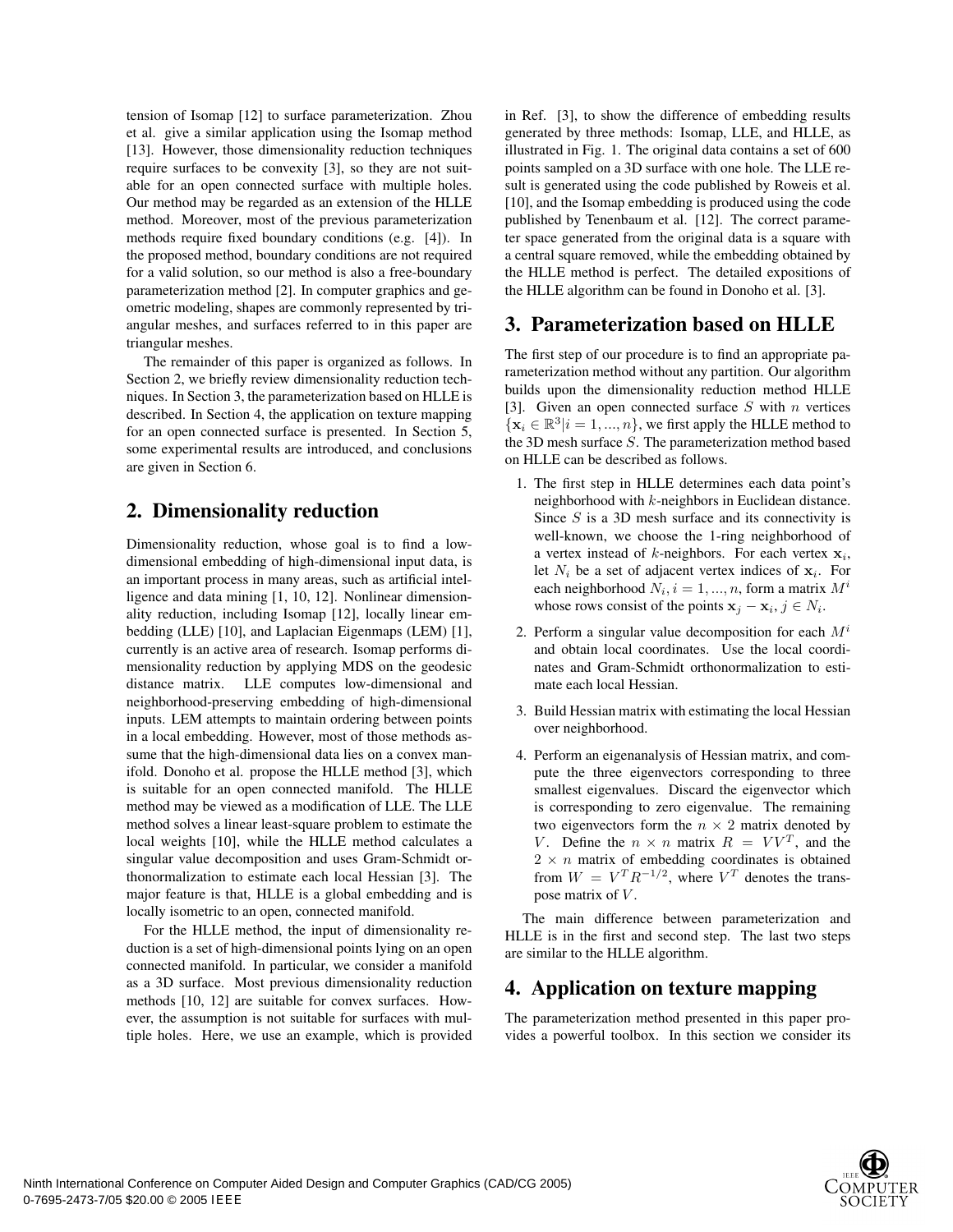application on texture mapping.

After applying the HLLE based parameterization to the surface points, we get a 2D mapping of the surface. Thus, the mapping of every point on the surface to its corresponding 2D flattened point is also obtained. Given a flat texture image, we can easily map each point from the 2D mapping to a point on the texture image. Then we will map the texture back to the surface. The technique is straightforward.

The HLLE method is computationally expensive because of the matrix eigenanalysis [3]. In practice, we select a subset of the vertices and apply the HLLE parameterization on this subset. After flattening the subset, we interpolate the local coordinates to find the local mapping of the rest of the vertices. The strategy is also used by Zigelman et al. [14].

### **5. Experiment results**

We demonstrate our results in Figs. 2 and 3. The execution time is reported on a Pentium IV 1.70GHz processor with 256M RAM excluding that of loading meshes. Figs. 2(d) and 3(c) are obtained in about 22 seconds and 7 seconds, respectively. In Fig. 2, we compare our result to the result based on partition of a face model with one hole. Fig. 2(b) shows the new model partitioned by a curve. Observe that highly distorted and discontinuous texture appears nearby the partition boundary in Fig. 2(c), and the texture is smooth by our method in Fig. 2(d). In Fig. 3, we also show a more complex surface with seven holes. As can be seen, the proposed HLLE based parameterization reduces the deformations and better preserves the local and global structure of the texture.

#### **6. Conclusions**

In this paper, we have presented a novel mesh parameterization method for an open connected surface based on the HLLE method, and gave its application on texture mapping. The proposed approach has several advantages: 1) Boundary conditions are not required for a surface parameterization. 2) Our method dose not use any partition technique and can preserve the local and global structure of the texture.

The major drawback in our current implementation is that the HLLE mapping method may contain local overlapping triangles in the planar embedding. In order to produce unfolding mapping, a possible solution is to apply the freeboundary method introduced by Desbrun et al. [2], which is an iterative method, on the resulting embedding. In the future, it is an interesting topic to improve the HLLE method for minimizing geometric stretch in some ways.

### **Acknowledgments**

We would like to thank Jiang Qian and Dong-Ming Yan for many helpful discussions. The research was supported by the Chinese 973 Program (2004CB719400) and the National Science Foundation of China (60403047). The second author was supported by a Foundation for the Author of National Excellent Doctoral Dissertation of PR China (200342).

### **References**

- [1] M. Belkin and P. Niyogi. Laplacian eigenmaps for dimensionality reduction and data representation. *Neural Computation*, 15(6):1373–1396, 2003.
- [2] M. Desbrun, M. Meyer, and P. Alliez. Intrinsic parameterizations of surface meshes. *Computer Graphics Forum*, 21(3):209–218, 2002.
- [3] D. Donoho and C. Grimes. Hessian eigenmaps: new locally linear embedding techniques for high-dimensional data. Technical report, 2003-08, Department of Statistics, Stanford University, 2003.
- [4] M. Floater. Parameterization and smooth approximation of surface triangulations. *Computer Aided Geometric Design*, 14(3):231–250, 1997.
- [5] M. Floater and K. Hormann. Surface parameterization: a tutorial and survey. In *Advances in Multiresolution analysis of Geometric Modelling*, pages 259–284, 2004.
- [6] X. Gu. *Parametrization for surfaces with arbitrary topologies*. Phd thesis, Computer Science, Harvard University, 2002.
- [7] T. Ju. Robust repair of polygonal models. In *Proceedings of SIGGRAPH'04*, pages 888–895, 2004.
- [8] B. Lévy, S. Petitjean, N. Ray, and J.-L. Maillot. Least squares conformal maps for automatic texture atlas generation. In *Proceedings of SIGGRAPH'02*, pages 362–371, 2002.
- [9] P. Liepa. Filling holes in meshes. In *Proceedings of the Eurographics/ACM SIGGRAPH symposium on Geometry processing*, pages 200–205, 2003.
- [10] S. Roweis and L. Saul. Nonlinear dimensionality reduction by locally linear embedding. *Science*, 290:2323–2326, 2000.
- [11] P. Sander, J. Snyder, S. Gortler, and H. Hoppe. Texture mapping progressive meshes. In *Proceedings of SIGGRAPH'01*, pages 409–416, 2001.
- [12] J. Tenenbaum, V. Silva, and J. Langford. A global geometric framework for nonlinear dimensionality reduction. *Science*, 290:2319–2323, 2000.
- [13] K. Zhou, J. Synder, B. Guo, and H. Shum. Iso-charts: stretch-driven mesh parameterization using spectral analysis. In *Proceedings of the Eurographics/ACM SIGGRAPH Symposium on Geometry Processing*, pages 47–56, 2004.
- [14] G. Zigelman, R. Kimmel, and N. Kiryati. Texture mapping using surface flattening via multidimensional scaling. *IEEE Transactions on Visualization and Computer Graphics*, 8(2):198–207, 2002.

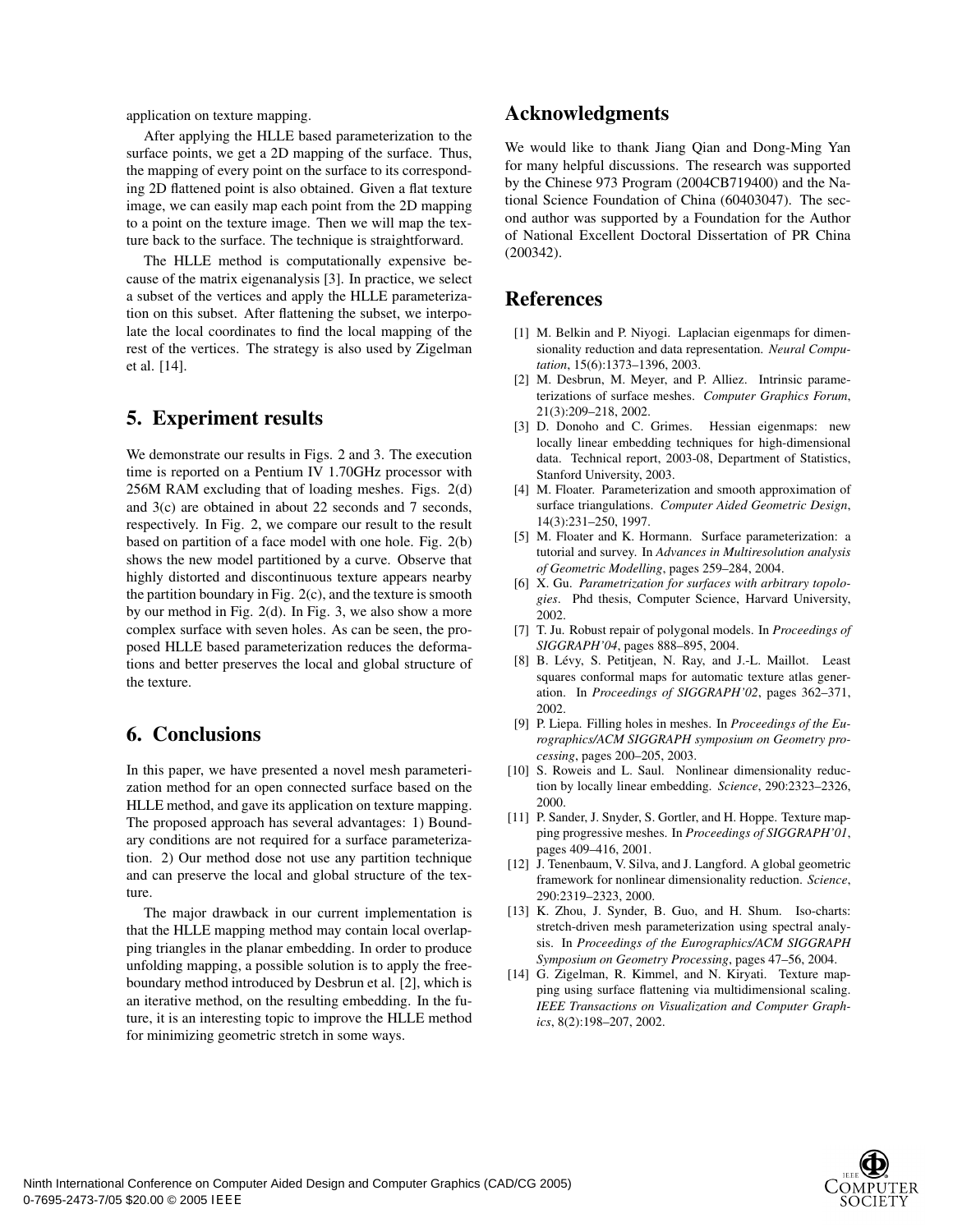

Figure 1: A comparison of embedding results.



Figure 2: A comparison between partition-based mapping and the HLLE mapping on a face model. (a) The original mesh with 824 vertices. (b) Partition. (c) A checker texture mapped to (b) using Floater's method [4]. (d) The same checker texture mapped to (a) using the HLLE mapping. (e) The corresponding parameterization to (a) using the HLLE mapping.